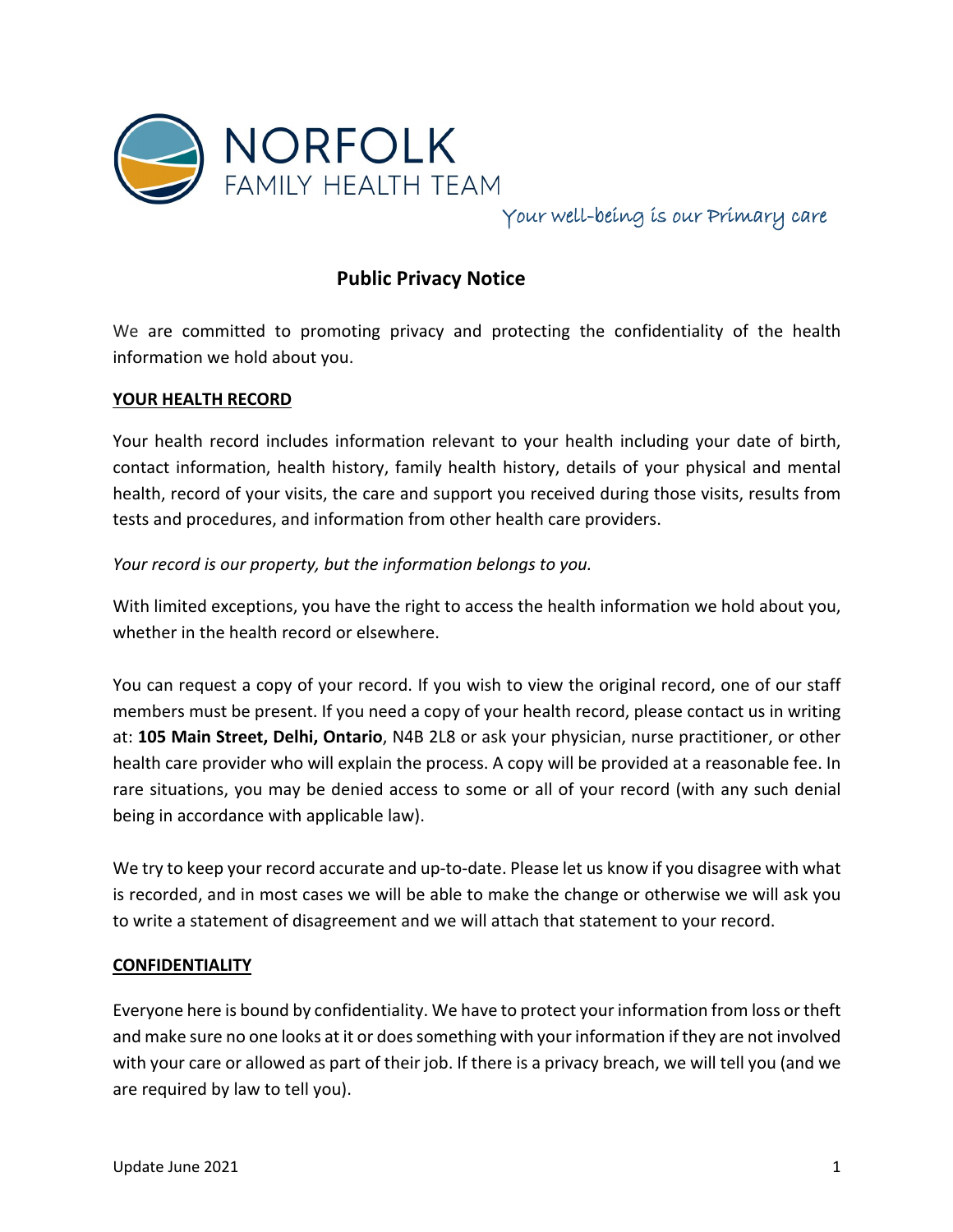# **OUR PRACTICES**

We collect, use and disclose (meaning share) your health information to:

- Treat and care for you
- Provide appointment or preventative care reminders to you and/or send client surveys to you
- Update you of upcoming events, activities and programs
- Coordinate your care with your other health care providers including through shared electronic health information systems such as Ontario Health Teams, Ontario Laboratory Information Systems (OLIS), Connecting Ontario, and local, regional and provincial programs
- Deliver and evaluate our programs
- Plan, administer and manage our internal operations
- Be paid or process, monitor, verify or reimburse claims for payment
- Conduct risk management, error management and quality improvement activities
- Educate our staff and students
- Dispose of your information
- Seek your permission (or permission of a substitute decision maker) where appropriate
- Respond to or initiate proceedings
- Conduct research (subject to certain rules)
- Compile statistics
- Allow for the analysis, administration and management of the health system
- Comply with legal and regulatory requirements
- Fulfill other purposes permitted or required by law

Our collection, use and disclosure (sharing) of your personal health information is done in accordance with Ontario law.

#### **YOUR CHOICES AND WHO DECIDES**

You have a right to make choices and control how your health information is collected, used, and disclosed, subject to some limits.

You may make your own decisions if you are "capable". Your physician, nurse practitioner, or other health care provider will decide if you are capable based on a test the law sets out. You may be capable of making some decisions and not others. If you are not capable – you will have a substitute decision-maker who will make your information decisions for you. Who can act as a substitute decision-maker and what they have to do is also set out in law.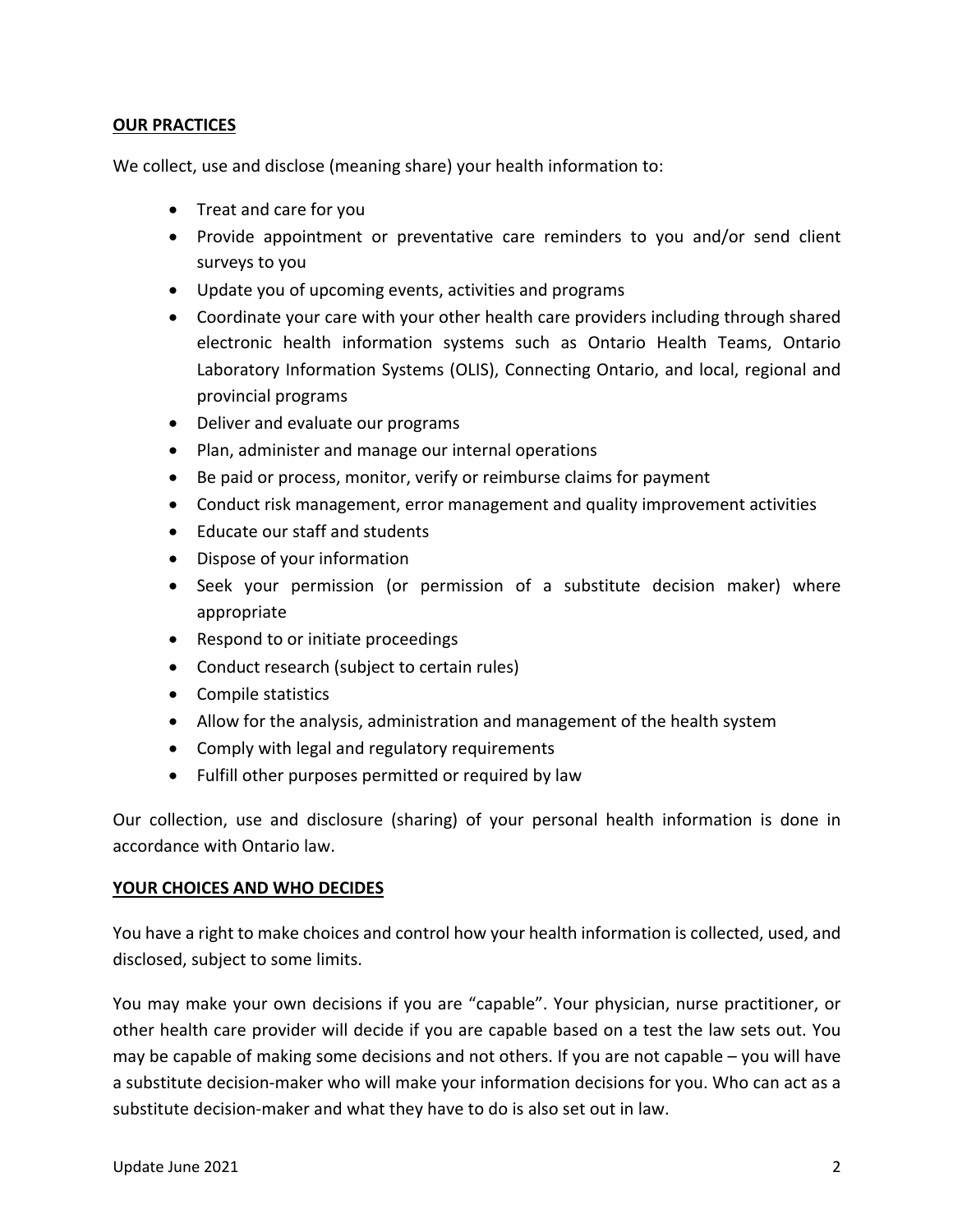For children, there is no magic age when you become able to make your own decisions about your health information. If you are under the age of 16, there are some additional rules to know. If you are capable to make your own information decisions, your parent(s) or guardian will also be allowed to make some decisions about your health record. But they won't be able to make decisions about any records about treatment or counseling where we asked for your permission alone. We encourage you to share information with your family to have supports you need. And we also encourage you to ask your health care provider questions to find out more about privacy and your family.

We assume that when you come to have health care from us, you have given us your permission (your consent) to use your information, unless you tell us otherwise. We may also collect, use and share your health information in order to talk with other health care providers about your care unless you tell us you do not want us to do so.

You have the right to ask that we not share some or all of your health record with one or more of our team members or ask us not to share your health record with one or more of your external health care providers (such as a specialist). This is known as asking for a "lockbox". If you would like to know more, please ask us for a copy of our "**Client Lockbox Information Brochure: How to Restrict Access to your Health Record".** If you request restrictions on the use of and disclosure of your health record, a member of our team will explain your choices and potential repercussions for those options.

There are other cases where we are not allowed to assume we have your permission to share information. We may need permission to communicate with any family members or friends with whom you would like us to share information about your health (unless someone is your substitute decision-maker). For example, we will also need your permission to give your health information to your school or your boss or to an insurance company. If you have questions, we can explain this to you.

When we require and ask for your permission, you may choose to say no. If you say yes, you may change your mind at any time. Once you say no, we will no longer share your information unless you say so. Your choice to say no may be subject to some limits.

BUT there are cases where we may collect, use or share your health information without your permission, as permitted or required by law. For example, we do not require your permission to use your information for billing, risk management or error management, quality improvement purposes. We also do not need your permission to share your health information to keep you or someone else safe (it's called to eliminate or reduce a significant risk of serious bodily harm); or